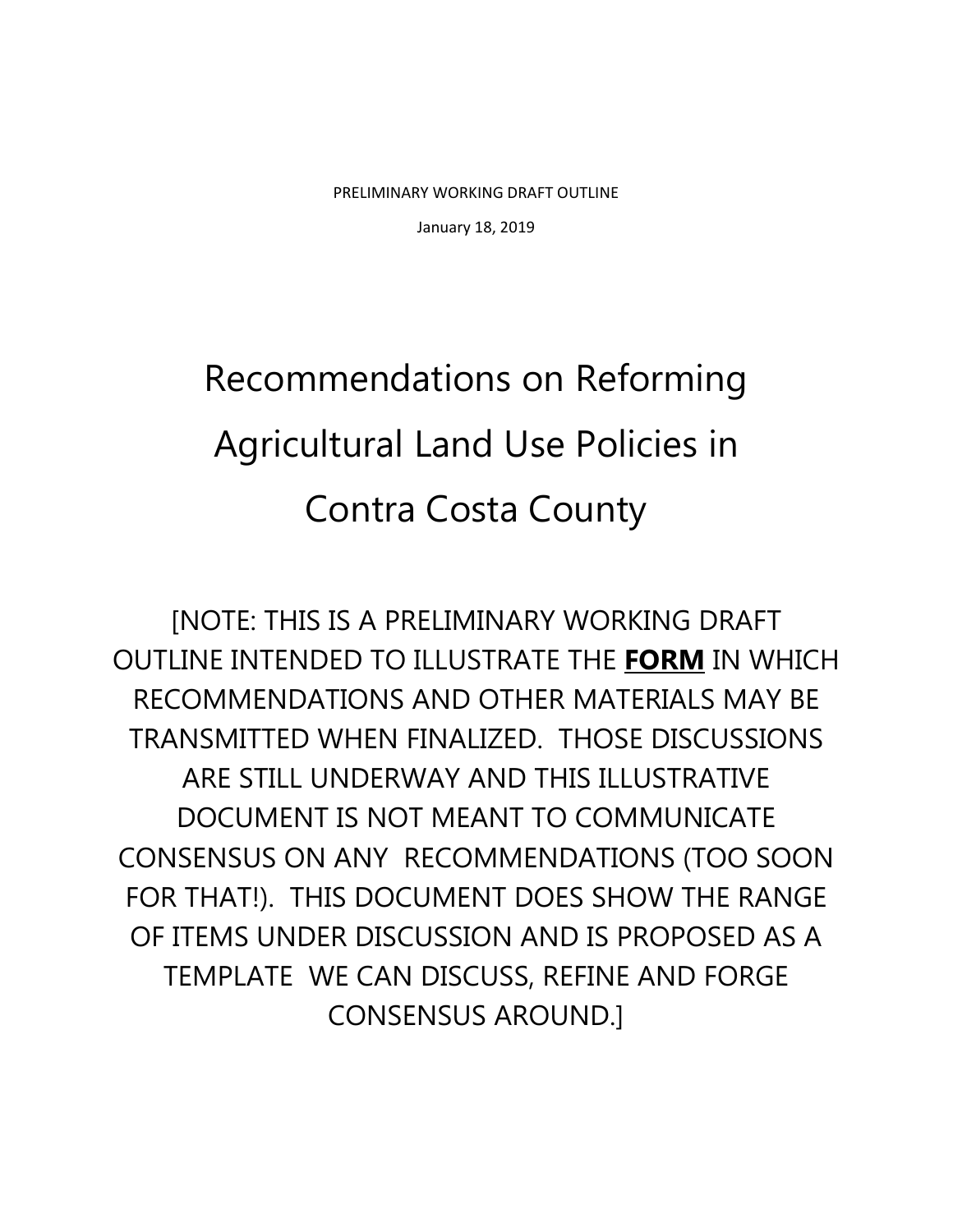## Table of Contents

- I. Summary
- II. Vision Statement
- III. Background Information
	- a. Board Direction
	- b. Overview of Public Process Conducted to Explore Issues and Generate Recommendations
	- c. Key maps (General Plan, Zoning, Ag Core, Conserved agricultural lands, etc.)
	- d. Table of Existing Agriculturally Zoned Uses in Contra Costa County
	- e. Table Comparing Agricultural Uses in Other Counties
	- f. Table Comparing Ombudsperson in Different Counties
- IV. Recommendations

## I. Summary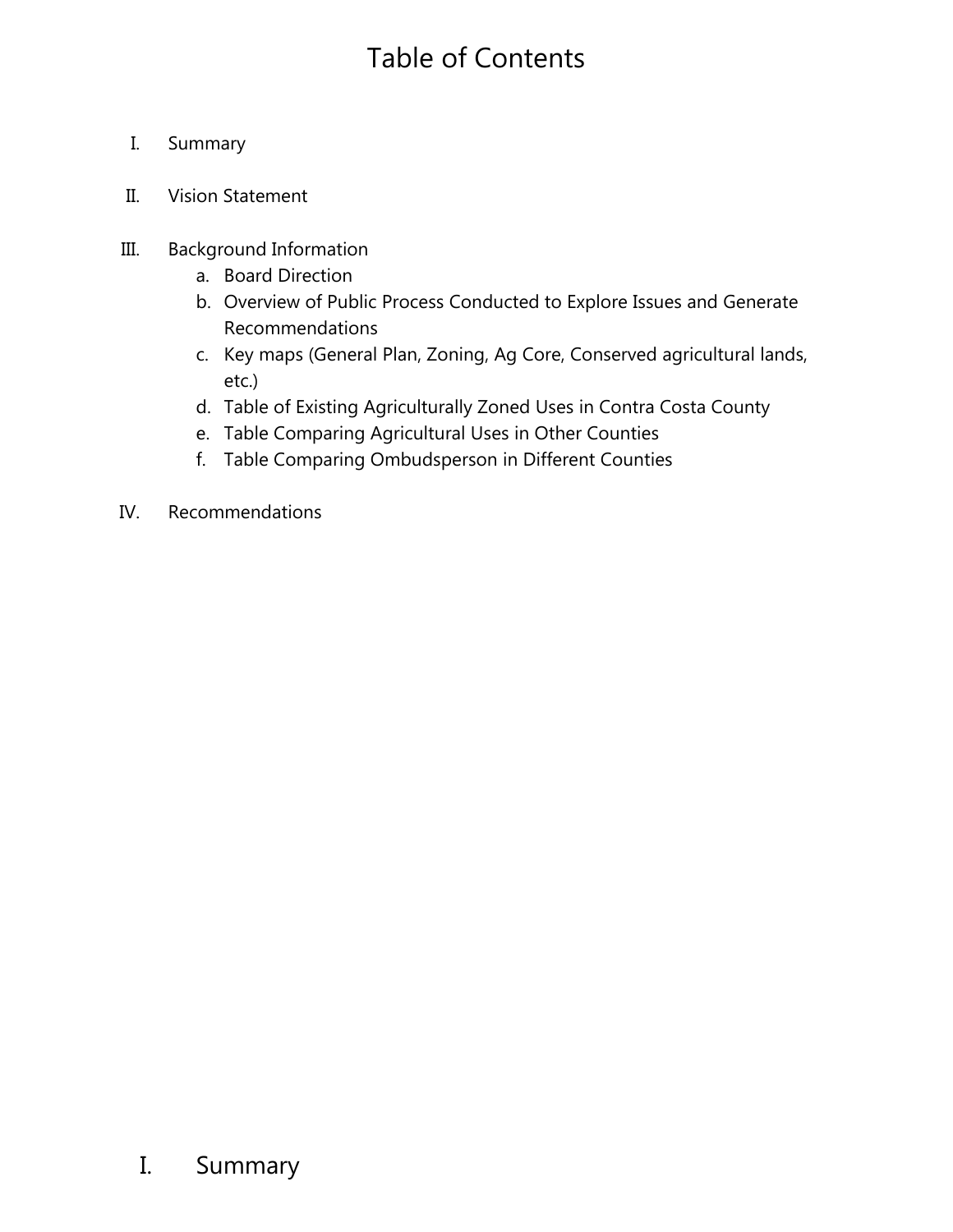The Department of Conservation and Development (DCD) was previously authorized by the Board to review existing land use regulations related to agriculture and to identify for future Board consideration specific actions the County could take to further promote and incentivize agricultural sustainability and economic vitality. Over the past six months, DCD has convened a series of public meetings with people and parties interested in agricultural sustainability and economic vitality in Contra Costa County to review existing land use regulations and provide input on potential modifications to these policies.

After conducting the public meetings, a number of ideas were shared, including concerns regarding the preservation of agricultural lands. This document is intended to reflect the general consensus of participants in the process. Dissenting opinions on recommendations are included with each recommendation.

[Include short summary of recommendations here.]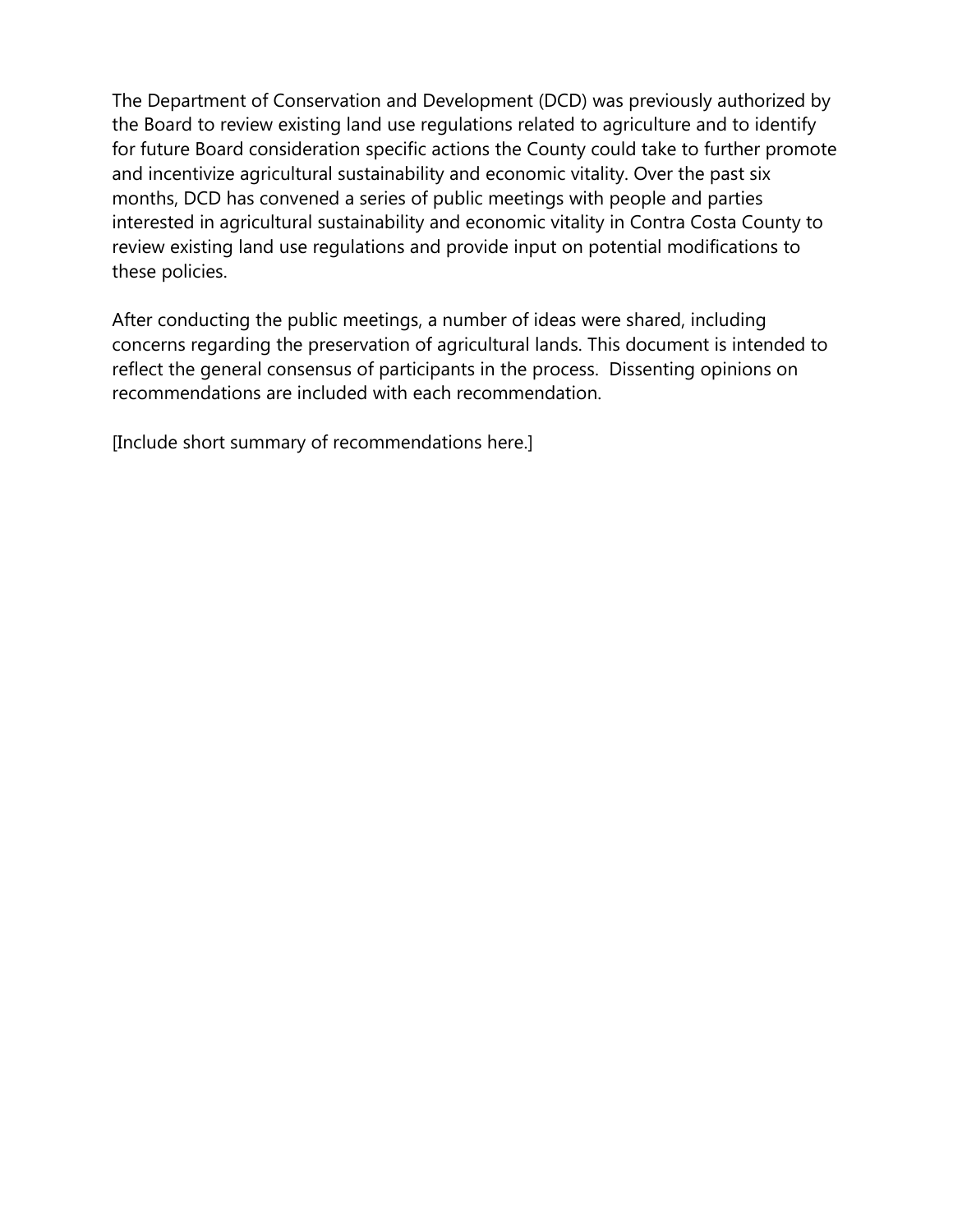## II. Vision and Goals to Guide Review of Agricultural Land Use Policy in Contra Costa County

## Setting:

Contra Costa County's rich soils, micro-climate, and reliable water supplies have allowed generations of farmers to produce a variety of crops in the County. Contra Costa farmers have grown food for the Bay Area since the Gold Rush; from vast winter wheat fields in the 1880's to sweet corn, peaches and cherries. Before the prohibition, Contra Costa County was home to over fifty wineries, including the largest winery in the world for 12 years (1907-1919), Winehaven, in Richmond. East Contra Costa has a long history of agricultural tourism, including U-pick operations going back to the 1970s. Over 100,000 people travel to Brentwood to pick cherries over Memorial Day weekend, annually. A wide diversity of crops are grown in Contra Costa County from sweet corn, stone fruits, vegetables, and olives, to wine grapes and beef.

Agricultural lands composed primarily of highly fertile Class I or II soils support farming a wide variety of crops and many are irrigated and intensively farmed to produce food, fiber, and plant materials. The majority of East Contra Costa's agricultural lands with Class I or II soils are located east of Brentwood in the County's Agricultural Core, a General Plan Land Use Designation intended to protect and promote agriculture on these high quality lands. The County's remaining intensively cultivated agricultural lands are primarily concentrated there, in the Sacramento-San Joaquin Delta and in the surrounding plain of Eastern Contra Costa County.

Agriculture thrives in other areas of the County as well. The Tassajara Valley area supports thousands of acres of rangeland. That area is at a crossroad; historic farming and ranching activities are merging with rural residential development, habitat conservation, public lands, and various other activities. Briones, Morgan Territory, and Las Trampas areas are also facing similar land use transitions and challenges.

## Contra Costa County's History of Land Use Regulations:

In 1978, the Board of Supervisors adopted the East County Area General Plan, which included the new Agricultural Core (Ag Core) land use designation. The adopted policies were intended to preserve and protect East County's prime agricultural soils. In 1990, County voters approved Measure C, establishing the 65/35 Land Preservation Plan and Urban Limit Line (ULL) requiring at least 65 percent of all land in the county be preserved for "non-urban" uses such as agriculture, open space, wetlands, and parks. Measure C also required a 40-acre minimum parcel size for prime agricultural lands. In 2006, voters approved Measure L, which extended the term of the ULL through 2026 and placed limitations on changes to the boundary. The required 2016 review of the ULL determined capacity existed inside the ULL to accommodate jobs and housing growth through 2036.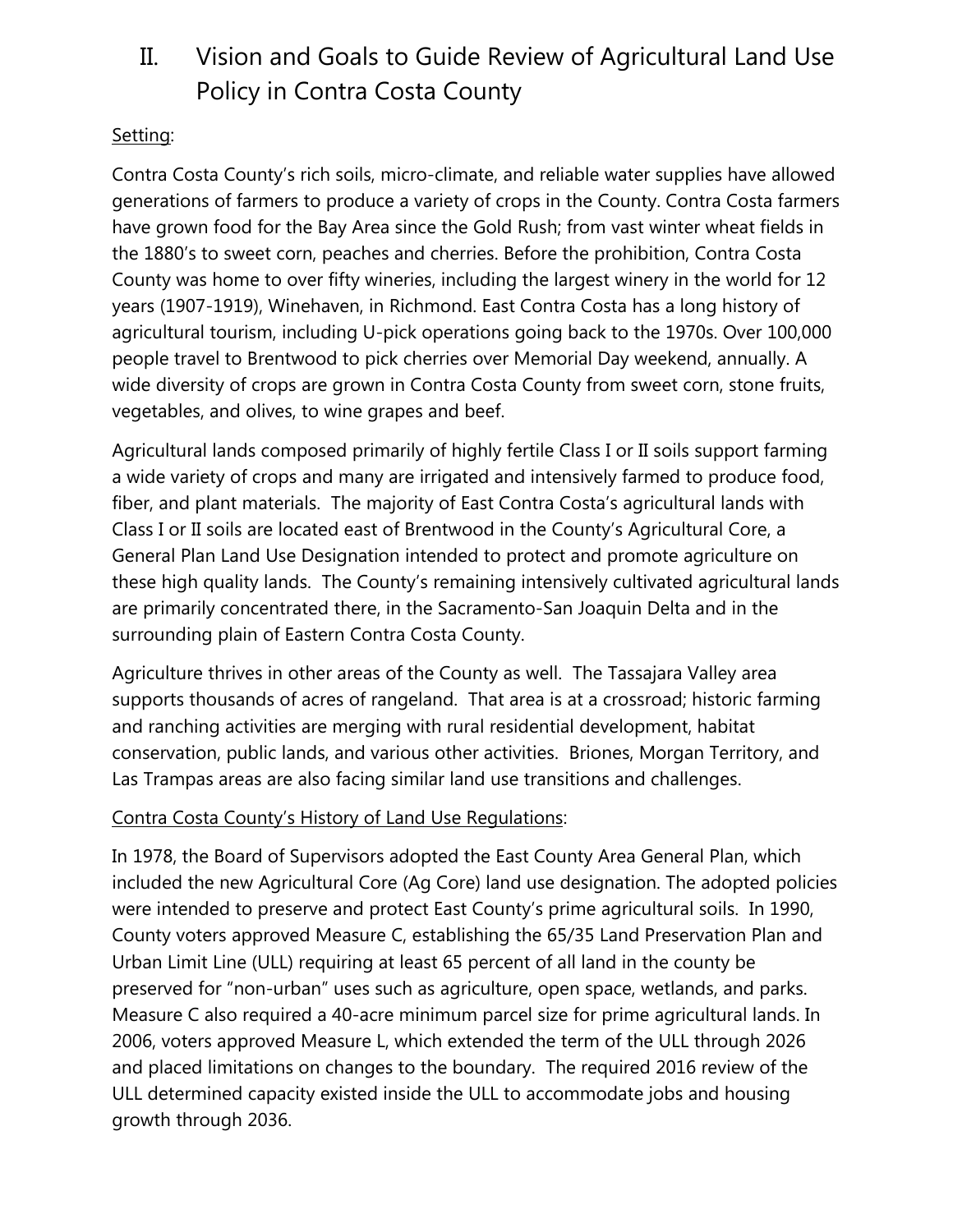Policies have also been adopted to protect and encourage the economic viability of agricultural land. For example, the County has adopted Farmstand, Farm-Market, and Right to Farm Ordinances to protect existing uses and allow some new ones.

## Vision and Goals for the Future of Agriculture in Contra Costa County:

A thriving agricultural sector, including sustainable agricultural lands and a vibrant and diverse agricultural economy, should remain a high priority for the County in setting land use policy.

The following are primary goals for the future of agriculture in Contra Costa County:

- Build on the unique assets of Contra Costa County to make agriculture more vibrant and sustainable. These assets include rich soils, the unique and varied climate, high-quality rangeland, reliable water supply, proximity to a major metropolitan area, natural beauty and the recognized expertise of County farmers and ranchers.
- Enable production of a diverse array of high-quality crops and agricultural products. The diversified production will make the agricultural sector more adaptable and resilient to changes in market conditions.
- Provide farmers greater opportunity to capitalize on the beauty, quality, diversity and accessibility of farmland in the County. Agricultural tourism and direct marketing opportunities should be supported and expanded.
- Protect the natural resources necessary for a thriving agricultural economy, beneficial to the quality of life for residents in the agricultural areas, important for climate resilience and ecological health and representing an important piece of the natural heritage of future generations (e.g. soil, water and water quality, air quality, biotic resources).
- Adapt regulation to meet the unique needs of the agricultural community, including making County permitting as efficient and flexible as possible (while maintaining effective regulatory protections), communicating clearly and often with the agricultural constituency and ensuring that enforcement is effective.
- Improve the sustainability of agricultural communities, by retaining and enhancing the attractive, rural, natural, agricultural character of these areas and by discouraging non-conforming uses that blight the community, while also reflecting that farmers have a right to farm.
- Recognize that finite resources (water, transportation, space) require a balanced approach to rural development.
- Support opportunities for urban agriculture, where appropriate.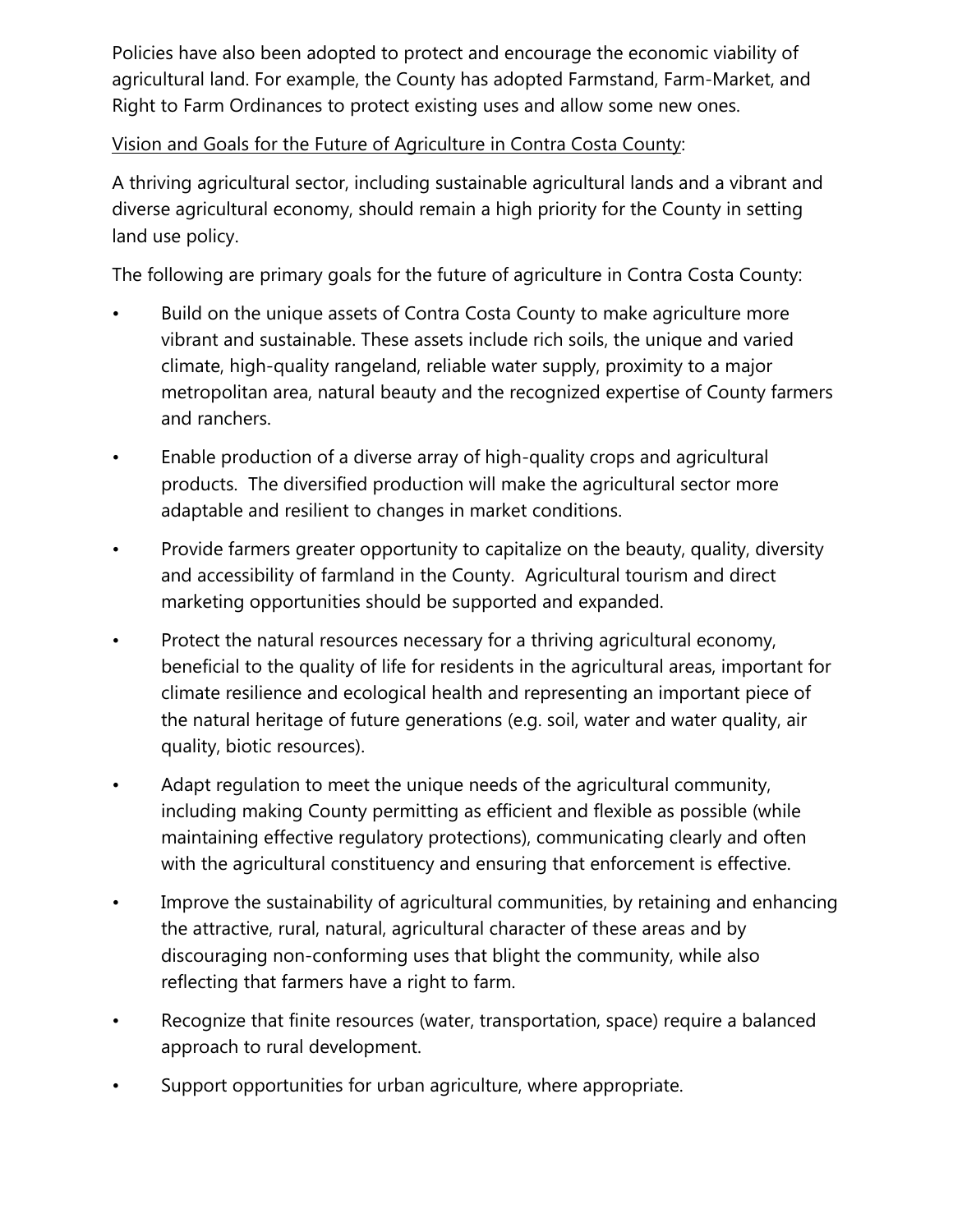## III. Background Information

[Include information here on the following topics:]

- a. Board Direction
- b. Overview of Public Process Conducted to Explore Issues and Generate Recommendations
- c. Key maps (General Plan, Zoning, Ag Core, Conserved agricultural lands, etc.)
- d. Table of Existing Agriculturally Zoned Uses in Contra Costa County
- e. Table Comparing Agricultural Uses in Other Counties
- f. Table Comparing Ombudsperson in Different Counties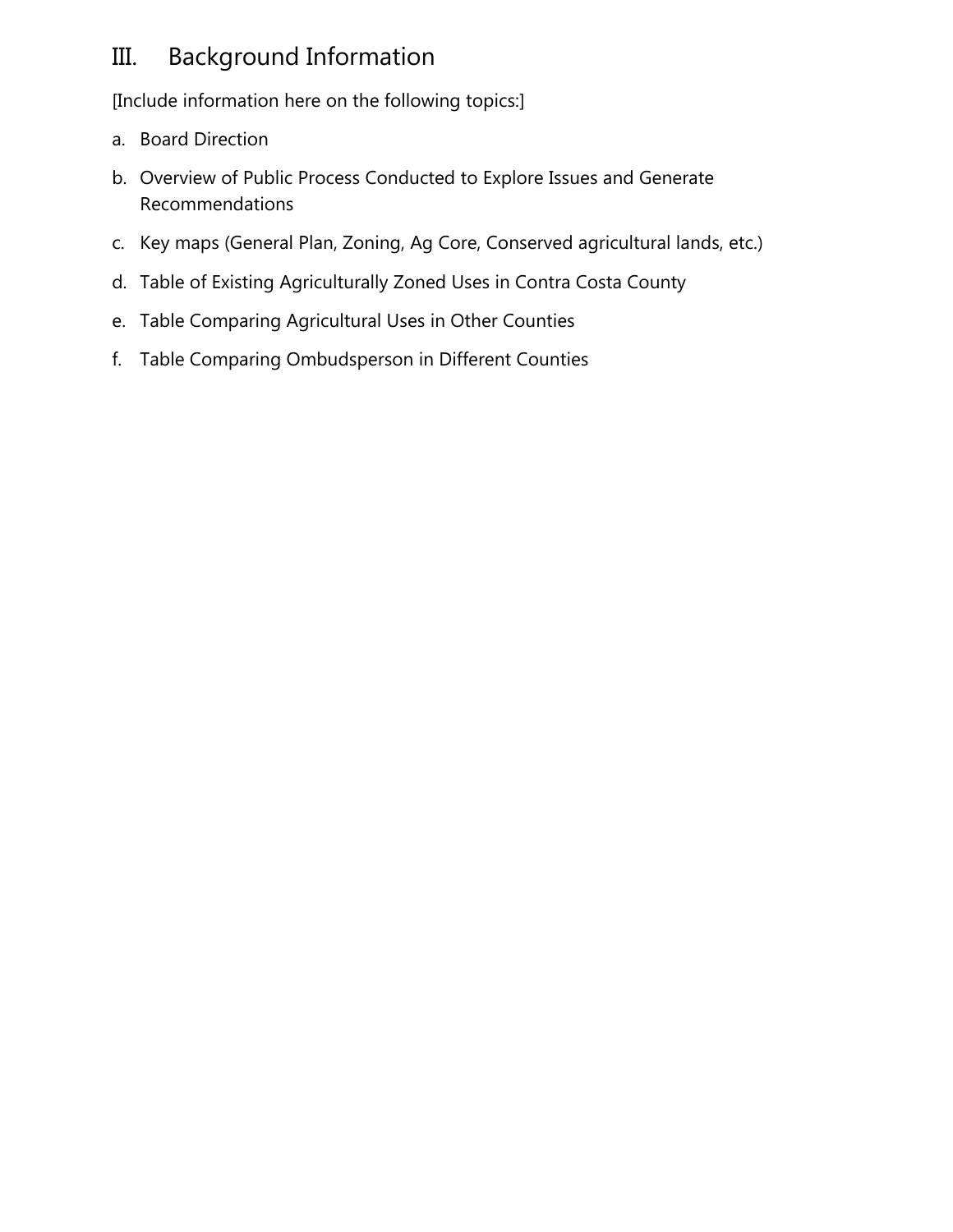## IV Recommendations

- **Recommendations of Proposed New Agricultural Uses and New Agricultural Land Use Policy Initiatives**
- **NOTE: the pros and cons of the various concepts shown below, and whether and under what conditions to recommend them, are still being discussed by the group**

## **A. LODGING**

1. Short term rental existing building for less than 90 days –

#### **Consensus recommendation:** TBD

**Minimum parcel size:** None **Maximum number of beds:** None **Verifiable Farming:** No **Hosted:** Yes **Max nights per year:** 90 **New/modified bldg.:** No **Ministerial Permit:** Yes **Uses must comport with state requirements for "Farmstay":** TBD



**Notes:** similar to Draft Regulatory Framework considered by the Board on 9-25-18 for rentals in residential areas.

2. Allow in existing building for more than 90 days – Farm Stay/Short-term Rental

**Consensus recommendation:** TBD **Minimum parcel size:** 10 acres **Maximum number of bedrooms:** 5 **Verifiable Farming:** 50%, with farming education provided **Hosted:** Yes **Land Use Permit:** Yes, with an exception process; ministerial permit, if minimum parcel size is met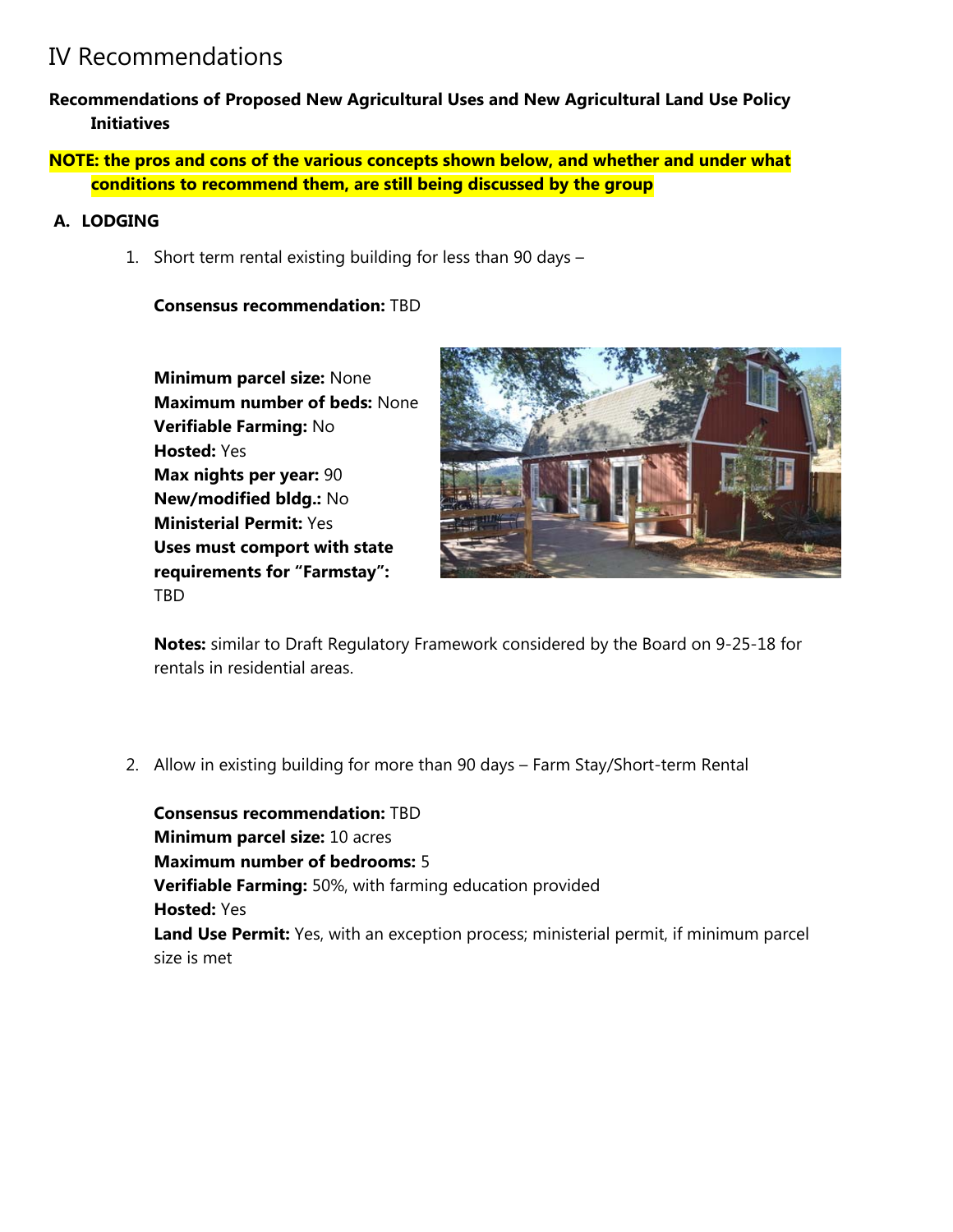3. Allow in new or modified building for more than 90 days- Farm Stay/Short-term Rental



**Consensus recommendation:** TBD **Minimum parcel size:** 40 acres **Maximum number of bedrooms:** 5 **Verifiable Farming:** 50%, with farming education provided **Hosted:** Yes **Land Use Permit:** Yes, with an exception process; ministerial permit, if minimum parcel size is met

4. Camping / Yurts / Little House on Wheels, tents that are owned by the property owner and not individually placed on property

> **Consensus recommendation:** TBD **Minimum parcel size:** 40 acres **Maximum number of tents:** 5 **Hosted:** Yes

Land Use Permit: Yes, with an exception process; ministerial permit, if minimum parcel size is met



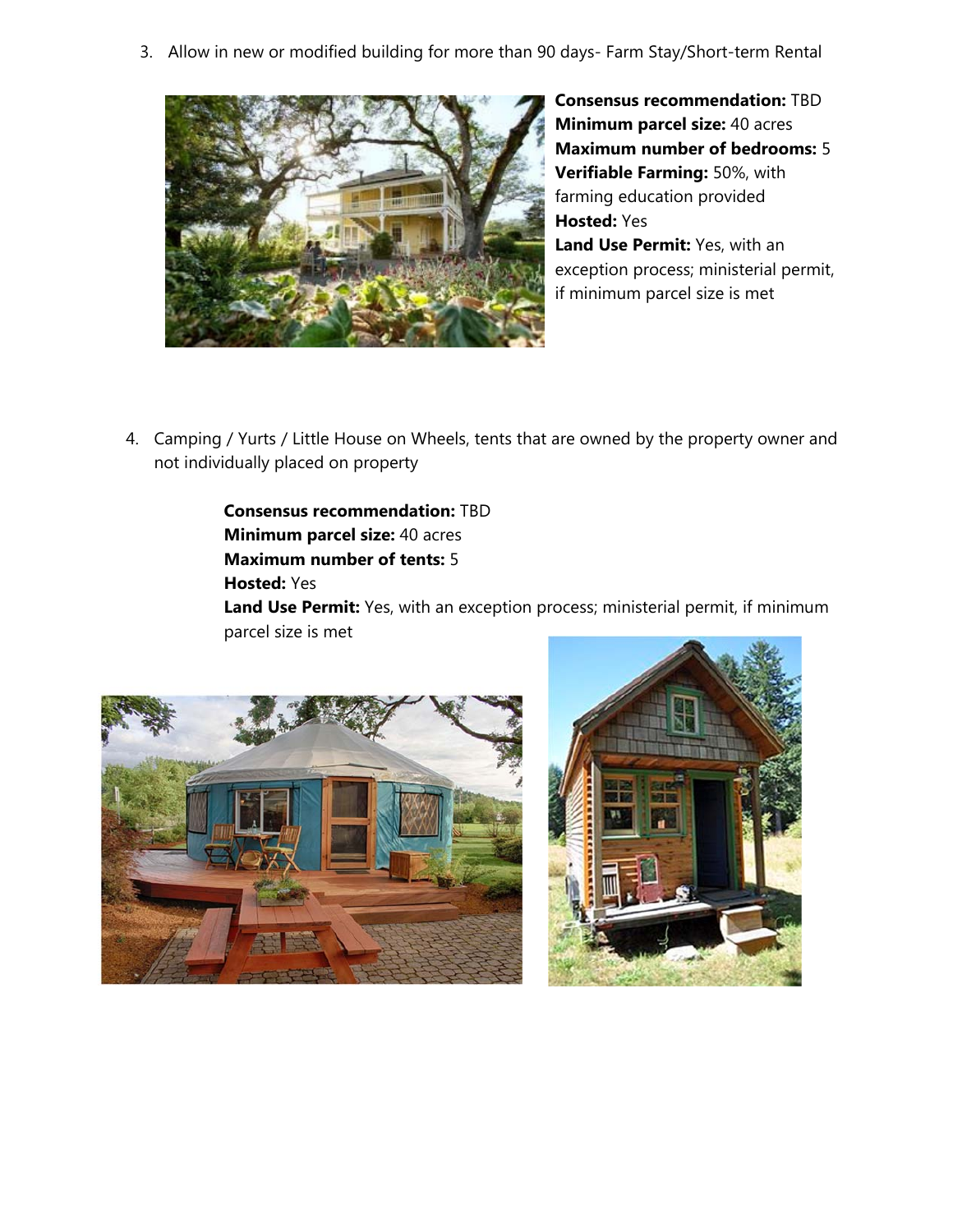#### **B. FOOD SERVICE**

5. Farm Dinners - Located within an existing building, no new buildings allowed for this use; farm dinners can be located outdoors on property. Farm dinners provide a farm experience by educating guests about the farm and the ingredients used from the farm.

 **Consensus recommendation:** TBD **Minimum parcel size:** 20 acres **Maximum number of dinners annually:** 18 **Maximum number of guests per dinner:** 30 **Verifiable Farming:** Yes, 50%; local products with origin identified on map **Land Use Permit:** not required, if conditions are met



6. Farm-to-Table - A farm-to-table restaurant is a restaurant where the ingredients are sourced as locally as possible and are directly from the farm to the table. The farm-totable concept encourages eating as locally as possible, taking advantage of seasonally available fruits and vegetables and focusing on the environmental and cultural impacts of farming.

> **Consensus recommendation:** TBD **Minimum parcel size:** TBD **Cap on number of farm-to-tables in CCC:** 3? **Maximum size of farm-to-table:** 1,500 square feet of dining room area or a maximum capacity of 35 people **Verifiable Farming:** Yes, 50%; local products with origin identified on map **Land Use Permit:** Required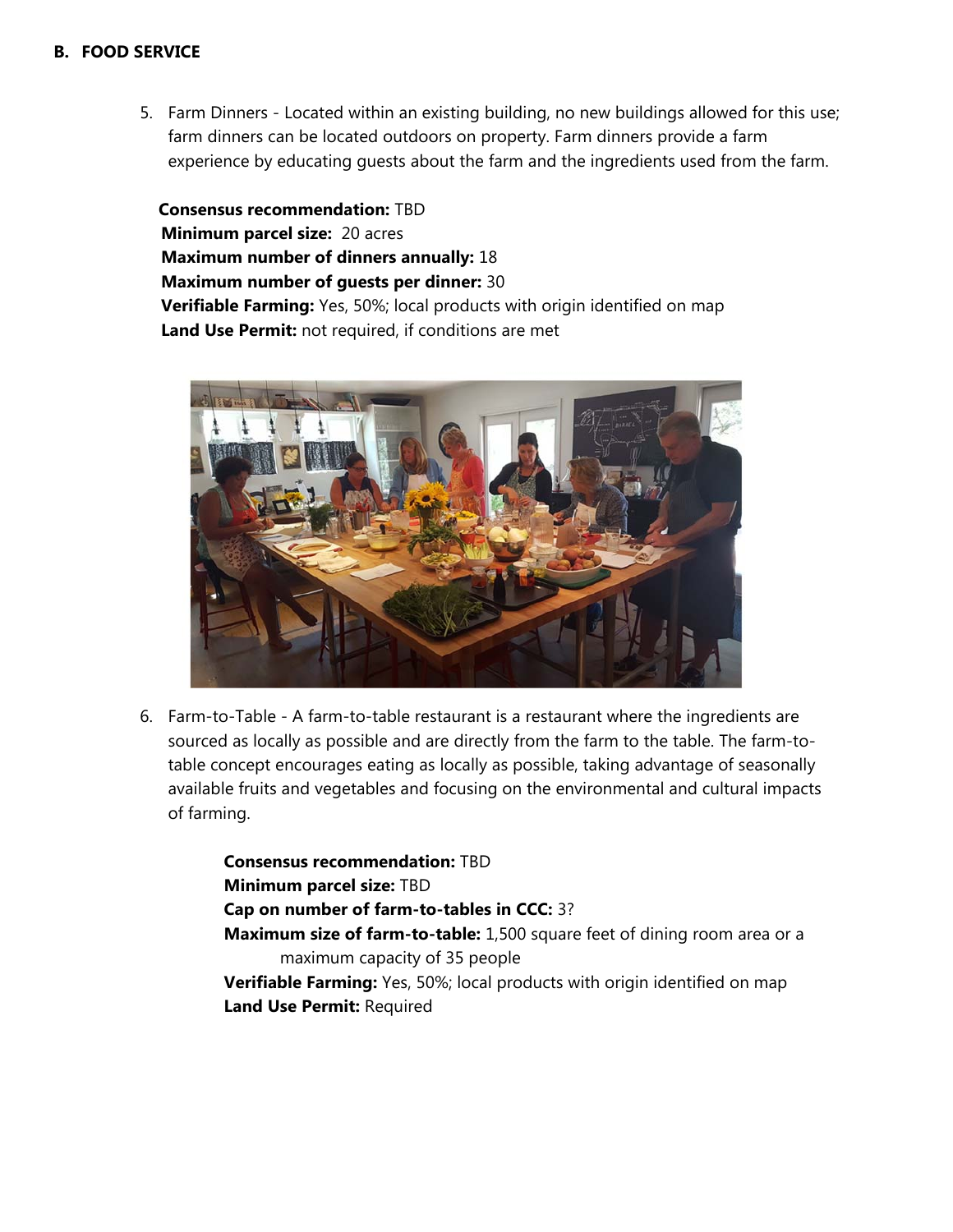

#### **C. WINERIES /EVENTS**

**Consensus recommendation:** TBD **Minimum parcel size:** 40 acres **Maximum number of event centers in CCC:** 4 **Maximum size of event center:** 5,000 square feet **Verifiable Farming:** Yes, 50%; local products with origin identified on map **Land Use Permit:** Required

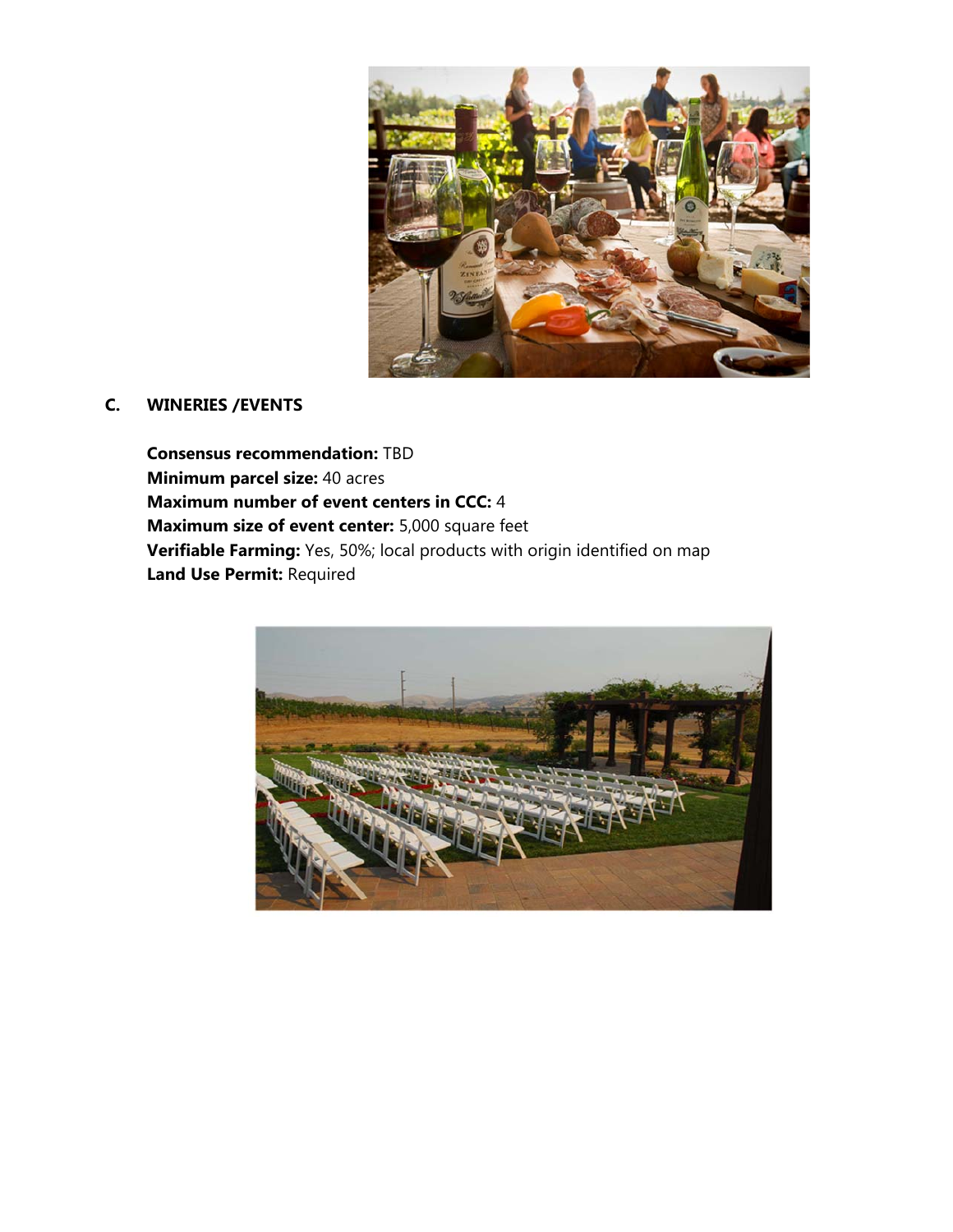#### **D. POLICY / IMPLEMENTATION REFORMS**



- 7. Mitigation requirements for conversion of agricultural land
- 8. New efforts to avoid/address rural blight



[SEE SEPARATE DOCUMENT WITH PRELIMNARY DRAFT PROPOSAL]

9. New efforts to address illegal dumping

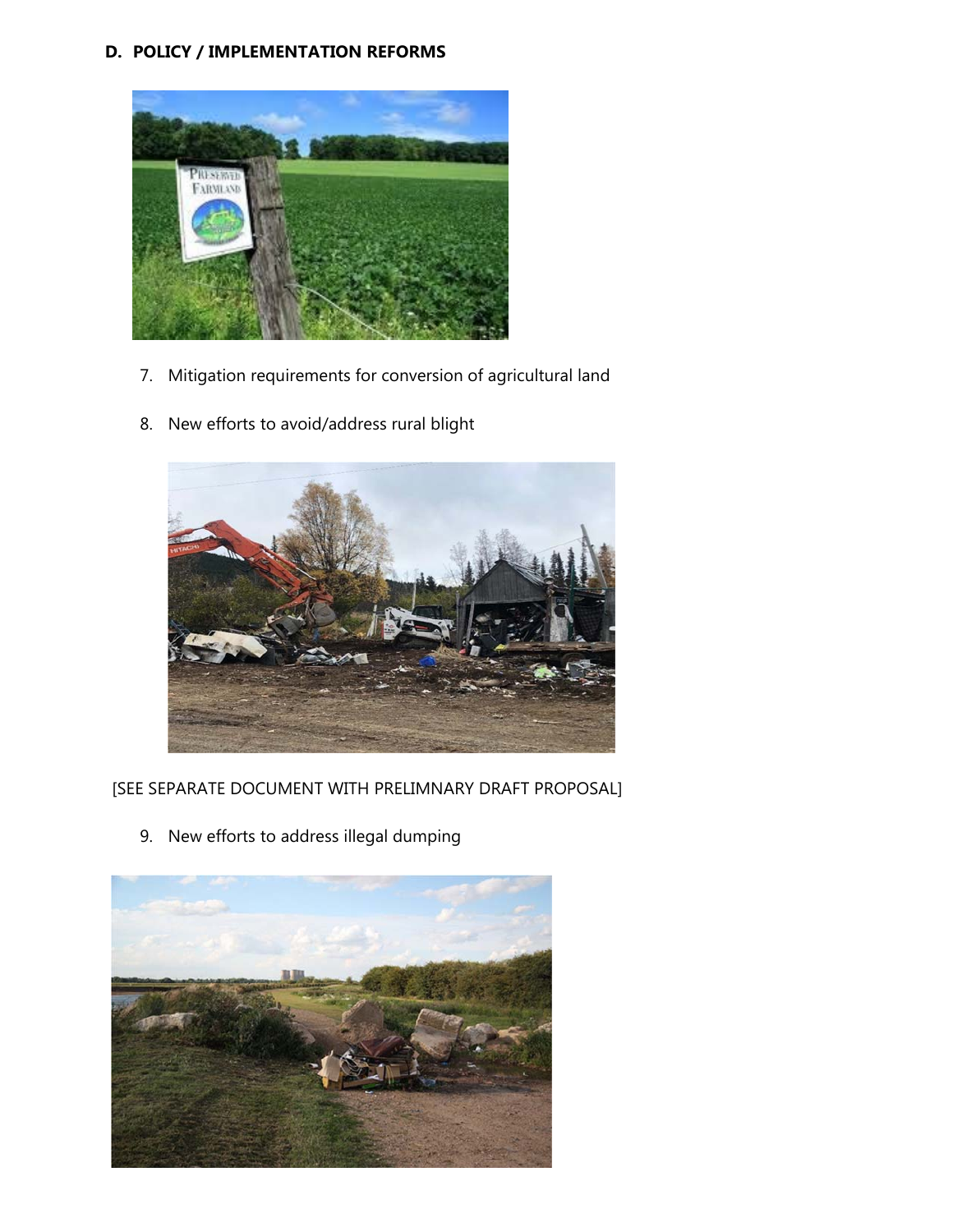- 10. Consider process to examine and adjust minimum parcel size
- 11. New efforts to facilitate communication between the farming community and the local regulatory agencies

During public meetings conducted as part of this process (as well as in various forums that preceded this process), farmers and representatives of owners of agricultural land expressed that government permitting processes can be difficult to access due to the complexity of regulations, confusion about which agency has authority over which regulation and the unique nature of permitting inquiries made by such landowners (e.g. their inquiries are not frequent and may not be similar to inquiries made by urban residents). One idea that has been discussed is seeking to identify or hire an agricultural ombudsperson.

The group learned a lot about what an agricultural ombudsperson does directly from the people who perform this role in Yolo and Sonoma Counties, (Stephanie Cormier and Karen Giovannini) who attended the agricultural meetings as guest speakers. Staff reviewed the role of an ombudsperson in five other counties and provided information to the group. Typical duties ranged from serving as an approachable point of contact to direct applicants to the proper agency/department, to more directly assisting applicants as they navigate permitting requirements, to trying to assist the agricultural economy more generally through marketing and outreach to investors/the public, to assisting with particular nuanced regulations such as health requirements related to beef, pork or poultry.

To delve deeper into the issue and try to frame an implementable recommendation staff from five organizations met in December: the County Department of Agriculture, County Department of Conservation and Development (DCD), County Environmental Health Services, Contra Costa Resource Conservation District (RCD), and the University of California Cooperative Extension. The group discussed options and sought consensus on a recommended approach. The following is summary of the group's recommendations:

(PENDING)